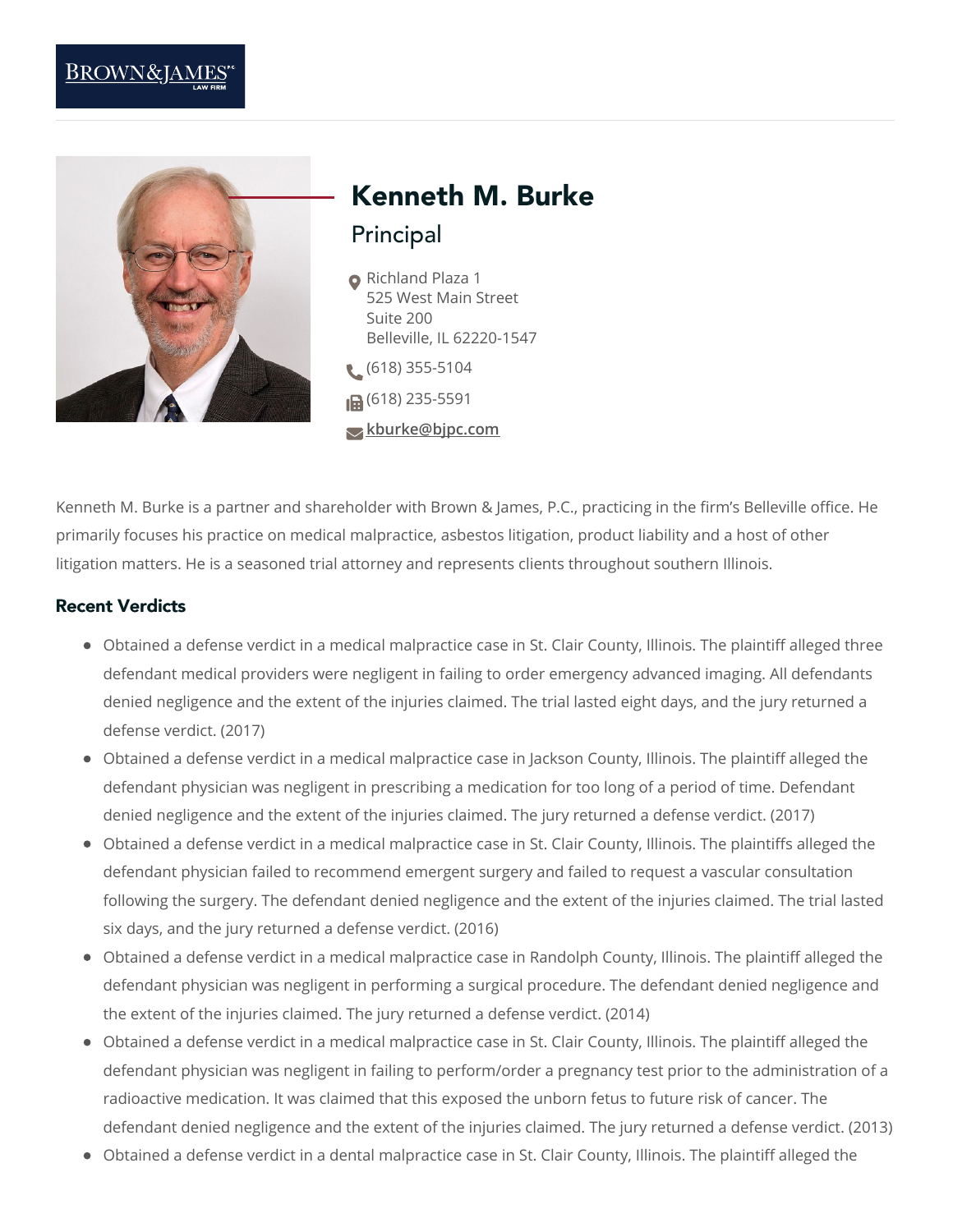defendant dentist failed to identify a root tip remained after a tooth extraction. The defendant denied negligence and the extent of the injuries claimed. The jury returned a defense verdict. (2012)

- Obtained a defense verdict in a medical malpractice case in Williamson County where plaintiff alleged the defendant physician failed to correctly perform a test that led to a false diagnosis of lung cancer and the unnecessary removal of plaintiff's right lung. (2009)
- Obtained a defense verdict in a dental malpractice case in St. Clair County, Illinois. The plaintiff alleged the defendant dentist was negligent by failing to obtain a proper history leading to endocarditis and a brain aneurysm. The defendant denied negligence and the extent of the injuries claimed. The trial lasted three weeks. The jury returned a defense verdict. (2008)
- Obtained a defense verdict in a medical malpractice case in Williamson County, Illinois. The plaintiff alleged several defendants were negligent, and included allegations that the defendant physician failed to appreciate mental status changes and timely diagnose a brain abscess. The defendants denied they were negligent. The trial lasted three weeks. The jury returned a defense verdict. (2008)
- Obtained a defense verdict in a medical malpractice case in Jackson County, Illinois. The plaintiff alleged the defendant physician was negligent in the placement of a morphine pump catheter. The defendant denied negligence and the extent of the injuries claimed. The jury returned a defense verdict. (2007)

# Practice Areas

Environmental Insurance/Toxic Torts Health Care Liability Life Sciences Premises and Retail Liability Product Liability Professional Liability

# More About Kenneth

### Education & Bar Admissions

#### **Education**

- Saint Louis University (J.D., cum laude, 1991)
- Webster College (B.A., 1987)

#### Bar Admissions

- **•** Missouri
- Illinois
- U.S. District Court for the Eastern District of Missouri
- U.S. District Court for the Southern District of Illinois
- U.S. District Court for the Central District of Illinois
- Seventh Circuit Court of Appeals
- Eighth Circuit Court of Appeals

## Recent Achievements

- **Best Lawyers Mass Tort Litigation/Class Actions Defendants, The Best Lawyers in America (2022)**
- Martindale-Hubbell AV Preeminent
- 2014 Top Business Lawyers in Illinois Medical Malpractice Defense Law, Personal Injury Defense Law (General) and Products Liability Defense Law, Leading Lawyers Magazine